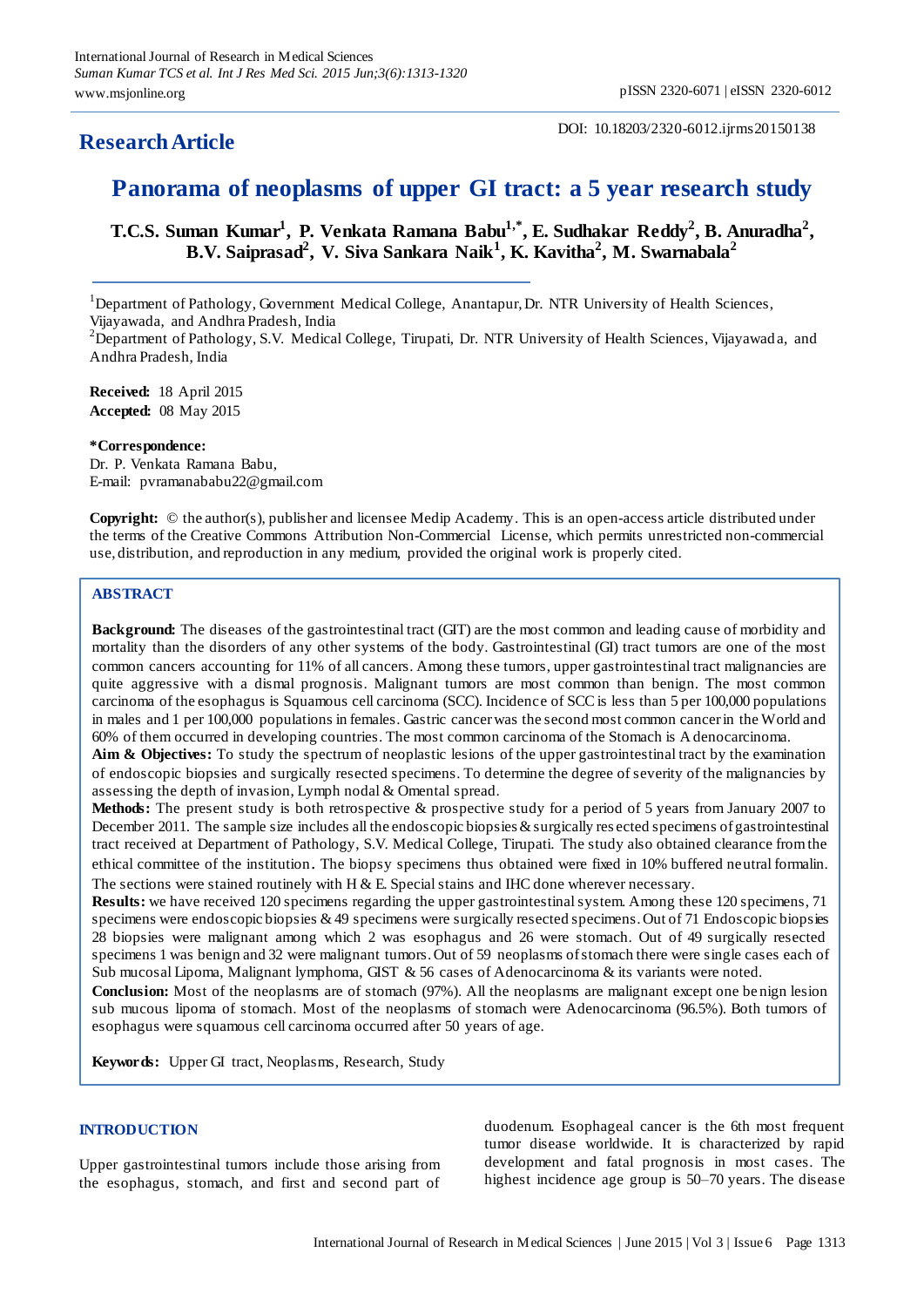is more common in males with male, female ratio of 3– 5:1. The most frequent histological type is squamous cell carcinoma. Nearly 90% of the risk of SCC can be attributed to tobacco and alcohol.<sup>1</sup> Five-year survival is less than  $5\%$ .<sup>2</sup> Squamous Cell Carcinoma: The gross appearance varies according to whether it is detected in an early or an advanced stage of the disease. Among early SCC, polypoid, plaque-like, depressed and occult lesions have been described. According to Ming there are three major macroscopic patterns of advanced oesophageal SCC: fungating, ulcerative, and infiltrating. Similar types of macroscopic growth patterns have been defined in the classification of the Japanese Society for Esophageal Diseases.<sup>3, 4</sup> The majority of primary adenocarcinomas arise in the lower third of the esophagus within a segment of Barrett mucosa. Adjacent to the tumor, the typical salmon-pink mucosa of Barrett esophagus may be evident. Gastric cancer was the second commonest cancer in the world in 1990. Intestinal type of Adenocarcinoma is more common in high-risk areas, while the diffuse type is relatively more common in lowrisk areas. Gastric carcinoma is extremely rare below the age of 30 with highest rates in the older age groups, both in males and females. Diffuse carcinoma tends to affect younger individuals, mainly females, whereas intestinal type common in old age with male preponderance.<sup>5</sup> Most gastric adenocarcinomas involve the gastric antrum & the lesser curvature is involved more than the greater curvature. Intestinal type of Gastric tumors form bulky tumors composed of glandular structures may penetrate the gastric wall forming an exophytic mass or an ulcerated tumor. Diffuse gastric cancers evoke a desmoplastic reaction that stiffens the gastric wall with large areas of infitration, diffuse rugal flattening and a rigid, thickened wall giving a leather bottle appearance termed linitis plastica. The Borrmann classification is based on gross appearance.<sup>6</sup> According to Borrmann, ulcerating types II or III are more common. Diffuse (infiltrative) tumors (type IV) results in linitis plastica or leather bottle stomach. Mucinous adenocarcinomas appear gelatinous with a glistening cut surface.<sup>7</sup> Superficial-spreading cancer is a subtype of early cancer and is defined as a tumor  $>4$  cm in diameter that is confined to the mucosa or with minimal invasion of the submucosa. Nodal metastases may accompany early gastric cancers & their frequency correlates with the depth of tumor penetration into the submucosa . Nodal metastases also directly relate to tumor size and the presence of ulceration. Early" gastric carcinoma is defined by the Japanese authors as a carcinoma confined to the mucosa or to the mucosa and submucosa regardless of the status of the regional lymph nodes. Advanced Lymphomas mostly MALT Lymphomas present as giant convolutions mimicking hypertrophic gastritis or gastric polyps. Mantle cell lymphoma (MCL) typically present as an isolated mass or as multiple polyps.<sup>8</sup> Small gastric GISTs appear as serosal, submucosal or intramural nodules. Some of them may ulcerate & the larger tumors protrude intraluminally or to the serosal side, and may have a massive extragastric component.

Endoscopy is a visual examination of the gastrointestinal tract using a lighted, flexible fiberoptic or video endoscope. This was most sensitive and specific diagnostic method for the early detection of gastrointestinal cancers. These neoplasms are often diagnosed by endoscopy in combination with biopsy.<sup>9,10</sup> Histopathological examination of resected specimens will aid in confirmatory diagnosis, Type of tumor, Staging & Grading of tumor and predicting the prognosis after surgical resection.

## **METHODS**

The present study is both retrospective & prospective study for a period of 5 years from January 2007 to December 2011. The sample size includes all the endoscopic biopsies & Surgically resected specimens of gastrointestinal tract received at Department of Pathology, S.V. Medical College, Tirupati. Brief clinical data was noted from the case records, which included the age and sex of the patients, relevant habits if any, presenting symptoms, endoscopic findings and diagnosis. The study also obtained clearance from the ethical committee of the institution. The biopsy specimens thus obtained were fixed in 10% buffered neutral formalin. Surgically resected specimens are described by mentioning the site, measurement, appearance, location and size of the growth/ lesion, number of Lymph nodes identified and their cut section. All the endoscopic bits from each case were embedded together for ideal visualization. Sections were taken from resected margins, different areas of the lesion, each lymph node and omentum of 2-3 millimeters thick and subjected to tissue processing. The sections were stained routinely with Hematoxylin and Eosin. Other special stains like Periodic acid Schiff (PAS), Mucicarmine, Alcian blue and Reticulin stains were performed wherever necessary for the additional sections. Immunohistochemistry (IHC) done for gastrointestinal stromal tumor & malignant lymphoma of Stomach. The lesions were diagnosed as per WHO classification of tumors. The clinical and histological data so obtained were analyzed.

#### **RESULTS**

From January 2007 to December 2011, we have received 120 specimens regarding the upper gastrointestinal system. Among these 120 specimens, 71 specimens were endoscopic biopsies & 49 specimens were surgically resected specimens. Out of 71 Endoscopic biopsies 28 biopsies were malignant among which 2 was esophagus and 26 were stomach. Out of 49 surgically resected specimens 1 was benign and 32 were malignant tumors (Table 1).

Both the tumors in esophagus were squamous cell carcinomas (Figure 1). Out of 59 neoplasms of stomach there were single cases each of Sub mucos al Lipoma (Figure 10), malignant lymphoma (Figures 7 and 8), GIST (Figures 4 and 5)  $\&$  56 cases of Adenocarcinoma  $\&$ its variants were noted.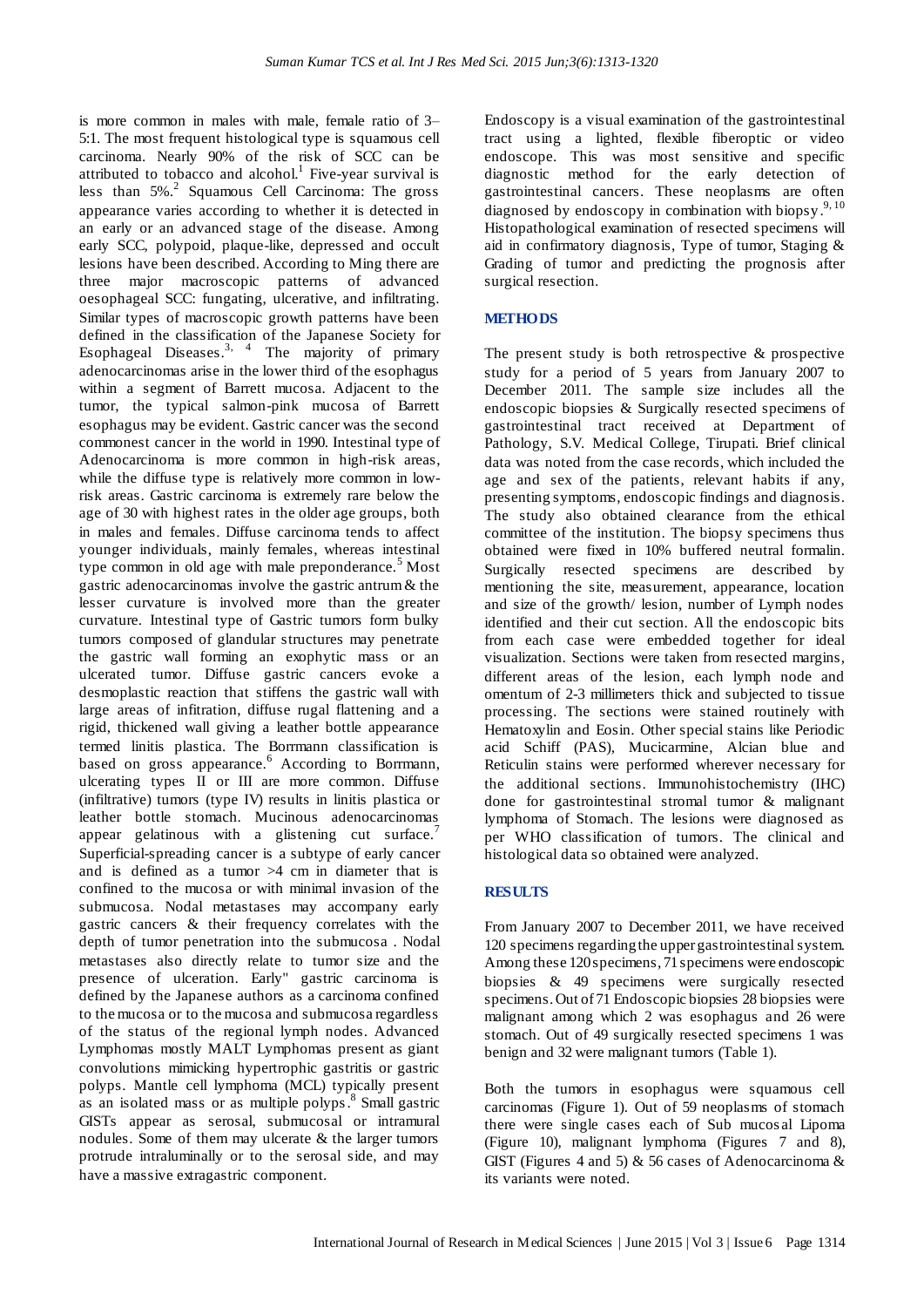| <b>Site</b>        | <b>Endoscopic biopsies</b> |        |           | <b>Surgically resected specimens</b> |        |           |
|--------------------|----------------------------|--------|-----------|--------------------------------------|--------|-----------|
|                    | Received                   | Benign | Malignant | Received                             | Benign | Malignant |
| Esophagus          |                            |        |           |                                      |        |           |
| Stomach            | 60                         |        | 26        | 49                                   |        |           |
| Duodenum           |                            |        |           |                                      |        |           |
| <b>Total</b> (120) |                            |        |           | 49                                   |        |           |

#### **Table 1: Types of specimens received.**

## **Table 2: Site wise distribution of upper GI neoplasms.**

| S.No | <b>Site</b> | No of<br>specimens | <b>Benign</b><br><b>tumours</b> | <b>Malignant</b><br><b>tumors</b> | Total no. of<br><b>tumors</b> |
|------|-------------|--------------------|---------------------------------|-----------------------------------|-------------------------------|
|      | Esophagus   |                    | $\ddot{\phantom{0}}$            |                                   | $2(1.6\%)$                    |
|      | Stomach     | 109                |                                 | 58                                | 59 (49.1%)                    |
|      | Duodenum    |                    | $\ddot{\phantom{0}}$            | $\ddot{\phantom{0}}$              |                               |
|      | Total       | 20                 |                                 | 60                                | $61(50.8\%)$                  |

|  |  |  |  |  |  |  | Table 3: Histopathological types of upper GI neoplasms. |
|--|--|--|--|--|--|--|---------------------------------------------------------|
|--|--|--|--|--|--|--|---------------------------------------------------------|

| S. No          | <b>Location</b> | <b>Benign type</b> | No. of lesions | Malignant type | No. of<br>lesions |
|----------------|-----------------|--------------------|----------------|----------------|-------------------|
|                | Esophagus       | .                  | .              | <b>MDSCC</b>   |                   |
| $\overline{c}$ |                 |                    | .              | <b>PDSCC</b>   |                   |
| 3              | Stomach         | Lipoma             |                | <b>WDAC</b>    | 10                |
| 4              |                 |                    |                | <b>MDAC</b>    | 20                |
| 5              |                 |                    |                | <b>PDAC</b>    | 11                |
| 6              |                 |                    |                | <b>MAC</b>     | 5                 |
| 7              |                 |                    |                | <b>SRAC</b>    | 5                 |
| 8              |                 |                    |                | <b>PAC</b>     | 4                 |
| 9              |                 |                    |                | <b>TAC</b>     |                   |
| 10             |                 |                    |                | ML             |                   |
| 11             |                 |                    |                | <b>GIST</b>    |                   |
|                | Total $(61)$    |                    |                |                | 60                |

MDSCC = moderately differentiated squamous cell carcinoma

- PDSCC = poorly differentiated squamous cell carcinoma
- WDAC = Well differentiated adenocarcinoma
- MDAC = moderately differentiated adenocarcinoma
- PDAC = poorly differentiated adenocarcinoma
- MAC = Mucinous adenocarcinoma



**Figure 1: Endoscopic Biopsy of Esophagus showing moderately differentiated Squamous cell Carcinoma, H&E - 40X.**

SRAC = Signet ring cell adenocarcinoma PAC = Papillary type adenocarcinoma TAC = Trabecular type adenocarcinoma  $ML = M$ alignant lymphoma GIST = Gastrointestinal stromal tumor

Out of 61 Upper GI neoplasms (Esophagus - 2 & Stomach - 59) , 14 (22.9%) neoplasms occurred between 41 to 50 years of age group & 39 (64%) neoplasms occurred in more than 50 years of age group (Table 4). Both the Squamous cell carcinomas of Esophagus occurred after 50 years of age.

# *IHC Profile*

IHC was done for 1 case of gastrointestinal stromal tumor & 1 case of malignant lymphoma of stomach. The GIST case showed CD 117 +ve (Figure 6A), CD 34 +ve, Actin +ve (Figure 6B), PDGFR-β +ve (Figure 6C), Vimentin +ve (Figure 6D) & Desmin -ve. Malignant Lymphoma case showed LCA +ve (Figure 9A), L 26 +ve (Figure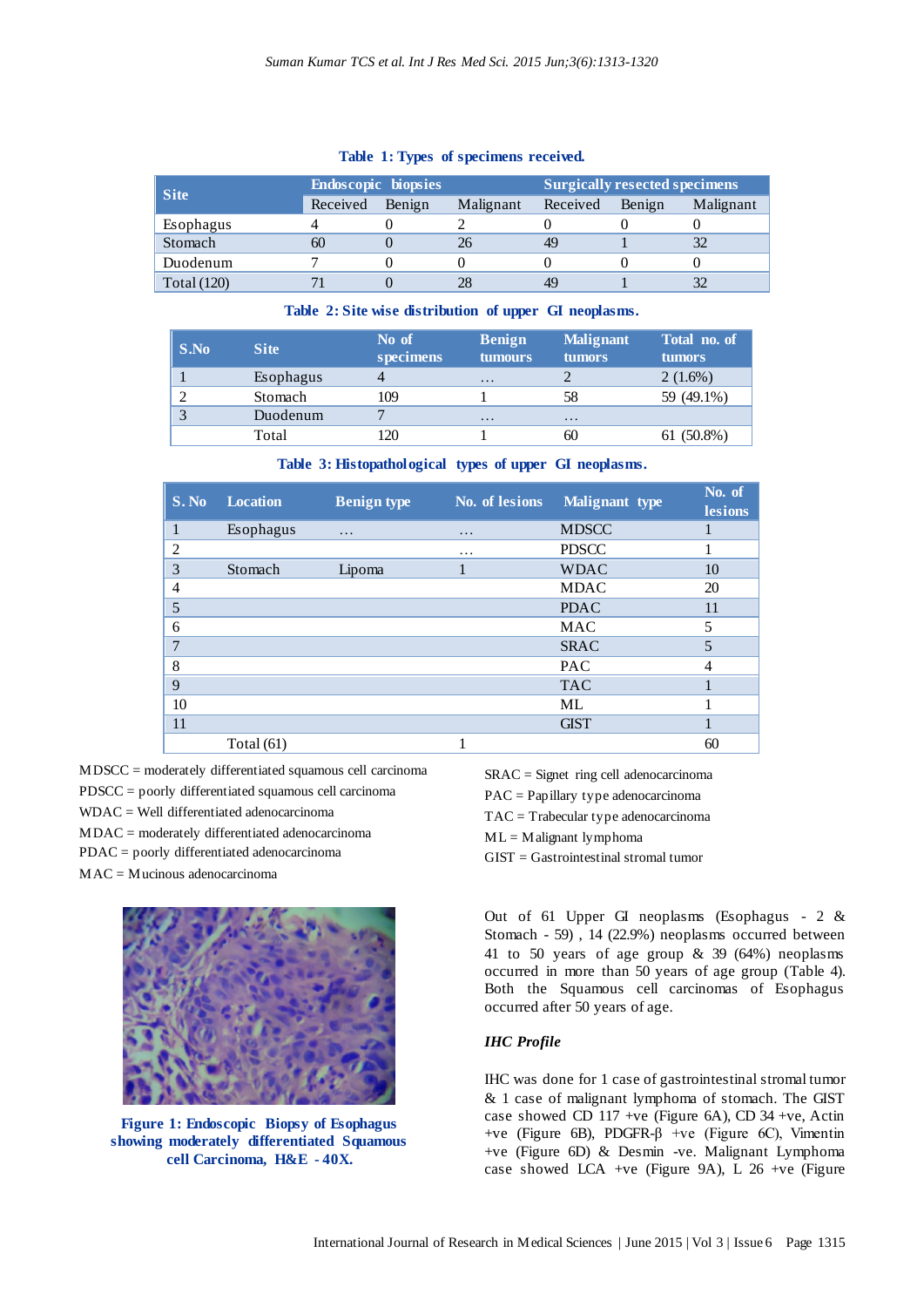9B), Cytokeratin -ve, EMA -ve & VCHL-1 -ve and was confirmed as Non Hodgkins Lymphoma of B cell type.



**Figure 2: Signet ring cell carcinoma of Stomach presenting as Linitis plastic.**



**Figure 3: Signet ring cell carcinoma of Stomach H&E - 40X.**



**Figure 6 (a): CD117+VE X40.**



**Figure 6 (b): ACTIN+VE - 40X.**



**Figure 4: GIST of Stomach presenting with thickening of wall & loss of rugosity.**



**Figure 5: GIST of Stomach showing plump to spindle shaped cells exhibiting pleomorphism H&E - 40X.**



**Figure 6 (c): PDGFRβ +ve - 40X.**



**Figure 6 (d): VIMENTIN+ve X40.**

**Figure 6: GIST of stomach - IHC Profile.**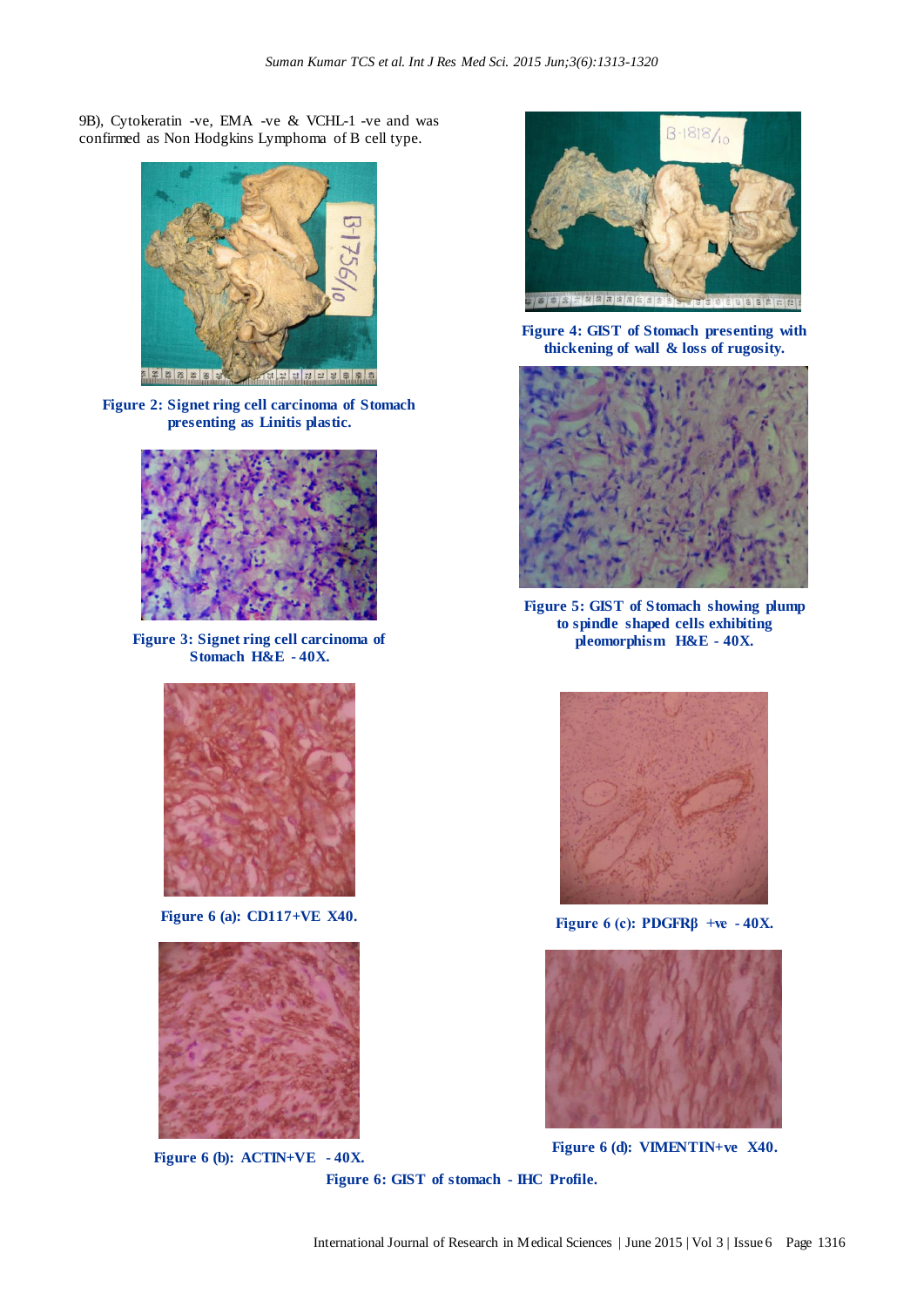| S.No       | Age       | <b>Lipoma</b> | AC. | <b>SCC</b>          | <b>GIST</b>         | ML                  | <b>Total</b> |
|------------|-----------|---------------|-----|---------------------|---------------------|---------------------|--------------|
|            | $21-30$   | $\cdots$      |     | $\cdots$            | $\ddots$            | $\cdots$            | $1(1.6\%)$   |
|            | $31 - 40$ | $\cdots$      |     | $\cdots$            | $\cdots$            | $\cdots$            | $7(11.4\%)$  |
| $\sqrt{2}$ | $41-50$   | $\cdots$      | 14  | $\cdot \cdot \cdot$ | $\cdot \cdot \cdot$ | $\cdot \cdot \cdot$ | 14 (22.9%)   |
|            | 51-60     | $\cdots$      | 23  |                     |                     |                     | 26 (42.6%)   |
|            | >60       |               |     |                     | $\cdot\cdot\cdot$   | $\cdot \cdot \cdot$ | 13 (21.3%)   |

## **Table 4: Age wise incidence of upper GI neoplasms.**

## **Table 5: Sex wise incidence of upper GI neoplasms.**

| <b>No.</b> | $\overline{a}$ |          |    | $\alpha \alpha$ |          |          | <b>otal</b>        |
|------------|----------------|----------|----|-----------------|----------|----------|--------------------|
|            | Male           |          | 38 | $\cdots$        | $\cdots$ | $\ddots$ | (63.9%<br>39       |
| ∸          | Female         | $\cdots$ | 10 |                 |          |          | $(36.0\%)$<br>,,,, |



**Figure 7: Malignant Lymphoma of Stomach presenting with multiple Nodules.**



**Figure 8: Malignant Lymphoma showing atypical lymphocytes extending from sub mucosa into deeper layers H&E - 10X.**

Out of 34 malignancies of stomach 27 (79.4%) cases showed invasion up to Serosa, 6 (17.6%) cases up to Muscularis  $\&$  1 (2.9%) case was up to Sub mucosa (Table 6).

# **Table 6: Histopathological pattern of involvement of gastric malignancies.**

| <b>Site</b>    | <b>No of lesions</b><br>with<br>submucosal<br>invasion | <b>Muscularis</b><br>invasion | <b>Serosa</b><br>invasion     | <b>Total</b> |
|----------------|--------------------------------------------------------|-------------------------------|-------------------------------|--------------|
| <b>Stomach</b> | $1(2.9\%)$                                             | 6(17.6%)                      | 27<br>$(79.4\%)$              | 34           |
|                | No of<br>specimens<br>with lymph<br>nodes              | Positive-25<br>$(78.1\%)$     | Negative-<br>7(21.8%)         | 32           |
|                | No of<br>specimens<br>with omental<br>metastasis       | Positive-14<br>$(41.1\%)$     | Negative-<br>20<br>$(58.8\%)$ | 34           |

Out of 32 malignancies of stomach presented with lymphadenopathy 25 (78.1%) cases showed secondary tumor cell deposits (Table 6).

Out of 39 (63.9%) male patients with Upper GI malignancies 37 (94.8%) were smokers. Out of 61 Upper GI neoplasms, 33 (84.6%) out of 39 male patients & 2 (9.0%) out of 22 female patients were alcoholics (Table 7).

|  |  |  |  |  |  |  | Table 7: Association of smoking & alcoholism with malignancies. |
|--|--|--|--|--|--|--|-----------------------------------------------------------------|
|--|--|--|--|--|--|--|-----------------------------------------------------------------|

| Site            | <b>Personal habit</b> | <b>Male</b> |    | <b>Female</b> |    | <b>Total</b> |
|-----------------|-----------------------|-------------|----|---------------|----|--------------|
|                 |                       | Yes         | No | Yes           | No |              |
|                 | Smoking               | 37 (94.8%)  |    |               |    | 61           |
| <b>Upper GI</b> | Alcoholism            | 33 (84.6%)  |    | $2(9.0\%)$    | 20 | 61           |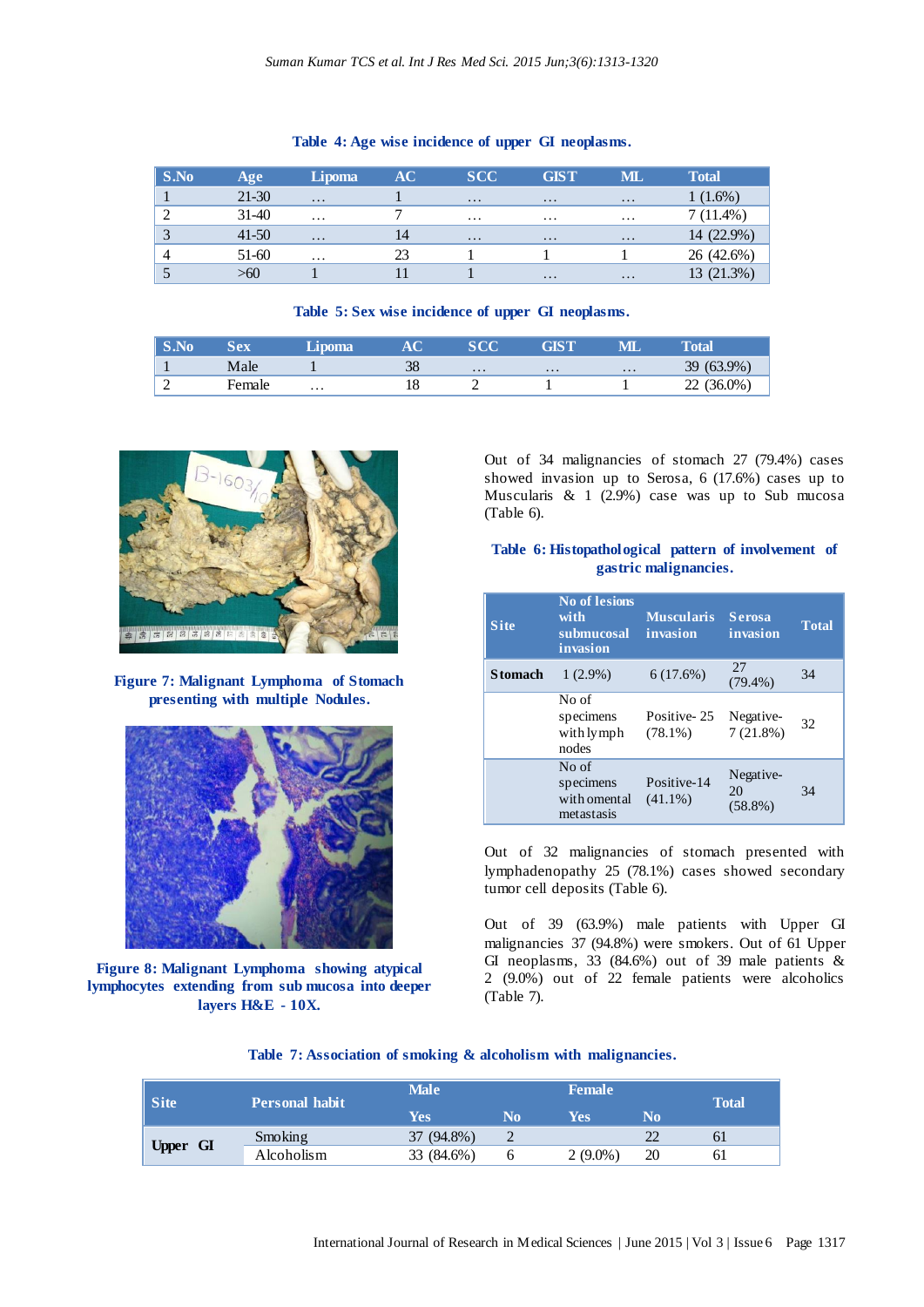



**Figure 9(a):** LCA +ve X40. **Figure 9(b):** L26 +ve X40.

**Figure 9: Malignant Lymphoma of Stomach - IHC Profile.**



**Figure 10: Sub Mucosal Lipoma of Stomach H & E X10.**

## **DISCUSSION**

Present study is a both prospective & retrospective study for a period of 5 years on different neoplasms in upper gastrointestinal tract, their benign & malignant nature, Site wise distribution, Age & Sex wise incidence, Depth of invasion, Lymph nodal & Omental spread of these neoplasms and correlation with certain personal habits like Smoking & Alcoholism where ever feasible. Special stains like PAS, Mucicarmine, Alcian blue & Reticulin were applied where ever possible. IHC was done for gastrointestinal stromal tumor (Figure 6a,b,c,d) & Malignant Lymphoma of Stomach (Figures 9a,b).

In the present study most of the malignancies occurred in Upper GI Tract (50.7%), these findings were in concordance with the study of Basnet et al<sup>11</sup> & R Kalyani et al $^{12}$  (Table 8).

**Table 8: Comparison of site wise proportions of upper GI malignancies.**

| <b>Site</b> | % of malignancies            |                                         |                                      |  |
|-------------|------------------------------|-----------------------------------------|--------------------------------------|--|
| Upper GI    | Present<br>study<br>$(n=60)$ | Basnet et al <sup>11</sup><br>$(n=168)$ | R.Kalyani et al $^{12}$<br>$(n=568)$ |  |
|             | 50.7%                        | 51.2%                                   | 84.5%                                |  |

In the present study Adenocarcinoma & its variants were the most common malignancies among Upper GI tract accounting for 93.3%, followed by squamous cell carcinoma (3.3%), the rest includes malignant lymphoma & Gastrointestinal stromal tumors (1.6%) respectively (Table 9). No Carcinoids were encountered in this study. In comparison with Basnet et  $al<sup>11</sup>$  study, the most common malignancy was Adenocarcinoma (80.3%) was followed by gastrointestinal stromal tumors (8.3%). There were Carcinoid tumors in his study sample. The variations may be due to differences in duration, period & place of study.

# **Table 9: Comparison of type of malignancy of upper GI tract.**

| S.No | Type of<br>malignancy | <b>Present</b><br>study<br>$(n=60)$ | <b>Basnet et</b><br>al $^{11}$<br>$(n=168)$ . |
|------|-----------------------|-------------------------------------|-----------------------------------------------|
|      | Adenocarcinoma        | 93.3%                               | 80.3%                                         |
|      | <b>SCC</b>            | 3.3%                                | 4.8%                                          |
| 3    | MI.                   | 1.6%                                | 5.4%                                          |
|      | <b>GIST</b>           | 1.6%                                | 8.3%                                          |
|      | Carcinoid             |                                     | 1.2%                                          |

In comparison with R Kalyani et  $al<sup>12</sup>$  and present study most of the malignancies of the GI tract occurred after 50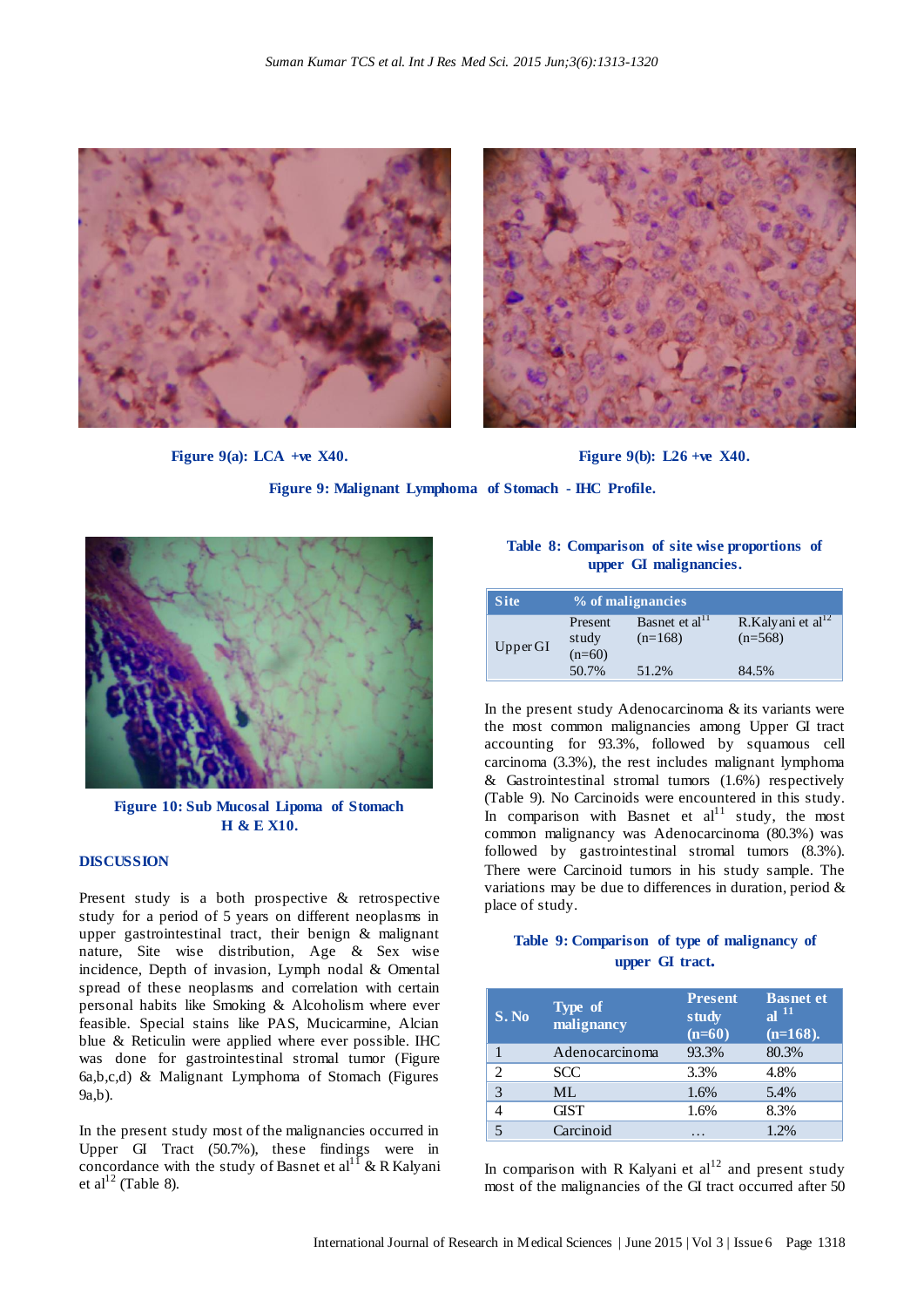years of age group and there was an overall male preponderance in GI tract malignancies. In the present study only two carcinomas were encountered from Esophagus both were Squamous cell carcinomas (Table 10).

## **Table 10: Comparison of age wise proportions of upper GI tract malignancies.**

| S.No. | Age group    | <b>Present</b><br><b>Study</b><br>$(n=60)$ | R Kalyani<br>et al $^{12}$<br>$(n=568)$ |
|-------|--------------|--------------------------------------------|-----------------------------------------|
|       | $<$ 50 years | 34.4%                                      | 25.8%                                   |
| C     | $>50$ years  | 64%                                        | 74.2%                                   |
|       | M:F ratio    | 1:0.6                                      | 1:0.6                                   |

In comparison with Johnston Wakishi et al  $^{13}$ , the present studies esophageal carcinomas occurred after 50 years of age group and with the mean age in present study being 65 years & in his study being 58.69 years (Table 11). In his study there was male predominance but in present study both the case were occurred in females. The variation was due to small sample size & the results were statically not significant. In the present study there was only one benign neoplasm i.e., Sub mucosal Lipoma in Stomach. The mean, median & mode of the ages of incidence all Gastric Carcinomas were 54.7, 55 & 60 years respectively. 62.1% of malignancies of Stomach occurred after 50 years of age. The male: female ratio among Gastric malignancies was 1.9: 1 (Table 13). Most of the malignancies of Stomach i.e, 97% invaded up to Muscularis & Serosa. 78.1% of these Gastric malignancies presented with secondary tumor deposits in lymph nodes & 41.1% had secondary omental tumor deposits (Table 6). 94.8% of male patients were smokers & none of the female patients were smokers. 84.6% of male patients & 9% of female patients were alcoholic (Table 7). The variants of Adenocarcinomas encountered in my study were Signet ring cell adenocarcinoma (Figure 3), Mucinous adenocarcinoma, papillary adenocarcinoma & Tubular Adenocarcinoma. Single case each of gastrointestinal stromal tumor (Figure 5) & malignant lymphoma (Figure 8) reported (Table 3), which were confirmed with IHC study (Figures 9 a,b). According to Laurens classification, 67.2% of cases were intestinal type & 32.8% were diffuse type Table 12). Only 17.2% of Adenocarcinomas were well differentiated & remaining 53.4% were moderate to poorly differentiated (Table 3).

#### **Table 11: Comparison of Esophageal malignancies.**

| S. No                       |                          | <b>Present</b><br>study<br>$(n=2)$ | <b>Johnston</b><br>Wakishi et al <sup>13</sup><br>$(n=468)$ |
|-----------------------------|--------------------------|------------------------------------|-------------------------------------------------------------|
|                             | Mean age<br>(years)      | 65                                 | 58.69                                                       |
| $\mathcal{D}_{\mathcal{L}}$ | Male:<br>Female<br>ratio | 0:2                                | 1.5:1                                                       |

# **Table 12: Comparison of Laurens types of Gastric malignancies.**

| S.No | <b>Laurens</b><br>type | <b>Present</b><br>study<br>$(n=58)$ | Jae yun<br><b>Ro</b><br>$et$ al <sup>14</sup><br>$(n=556)$ | Lopez<br>Carillo L<br>$et$ al $^{15}$<br>$(n=193)$ |
|------|------------------------|-------------------------------------|------------------------------------------------------------|----------------------------------------------------|
|      | Intestinal<br>type     | 67.2%                               | 59.6%                                                      | 50.8%                                              |
| 2    | Diffuse<br>type        | 32.8%                               | 40.4%                                                      | 49.2%                                              |

### **Table 13: Comparison of sex wise distribution of Gastric malignancies.**

| S.No. Sex |              | <b>Present</b><br>study<br>$(n=58)$ | Jae<br>yun Ro<br>et al <sup>14</sup><br>$(n=556)$ | Lopez<br><b>Carillo</b><br>AV,<br>et al <sup>15</sup><br>(n=193) | <b>Sambasivaiah</b><br>$\overline{K}$ et al $^{16}$<br>$(n=151)$ |
|-----------|--------------|-------------------------------------|---------------------------------------------------|------------------------------------------------------------------|------------------------------------------------------------------|
|           | M ale        | 65.5%                               | 68.3%                                             | 55.9%                                                            | 121                                                              |
| 2         | Female 34.5% |                                     | 31.7%                                             | 44.1%                                                            | 30                                                               |
| 3         | M: F         | 1.9:1                               | 2.2:1                                             | 1.3:1                                                            | 4:1                                                              |

#### **Table 14: Comparison of Gastric malignancies.**

| S.No |                       | <b>Present</b><br>study<br>$(n=58)$ | Sambasivaiah<br>$\overline{K}$ et al $^{16}$<br>$(n=151)$ |
|------|-----------------------|-------------------------------------|-----------------------------------------------------------|
|      | Median age            | 55 years                            | 55 years                                                  |
| っ    | Adenocarcinoma        | 96.6%                               | 98%                                                       |
| 3    | <b>GIST</b>           | 1.7%                                | 1.3%                                                      |
|      | Malignant<br>lymphoma | 1.7%                                | 0.7%                                                      |

#### **CONCLUSIONS**

Most of the neoplasms are of stomach (97%). No malignancies from duodenum.

All malignancies of esophagus occurred after 50 years of age. Both tumors of esophagus were squamous cell carcinoma

62% of the neoplasms of stomach occurred after 50 years of age. All the neoplasms are malignant except one benign lesion of sub mucous lipoma of stomach.

Most of the neoplasms of stomach were Adenocarcinoma (96.5%), most common in males (65%).

Most of these neoplasms presented late in the course of the disease as Lymphnodal and omental deposits seen in 67% of cases.

53% of malignancies are moderate to poorly differentiated types, 67% of malignancies are advanced type.